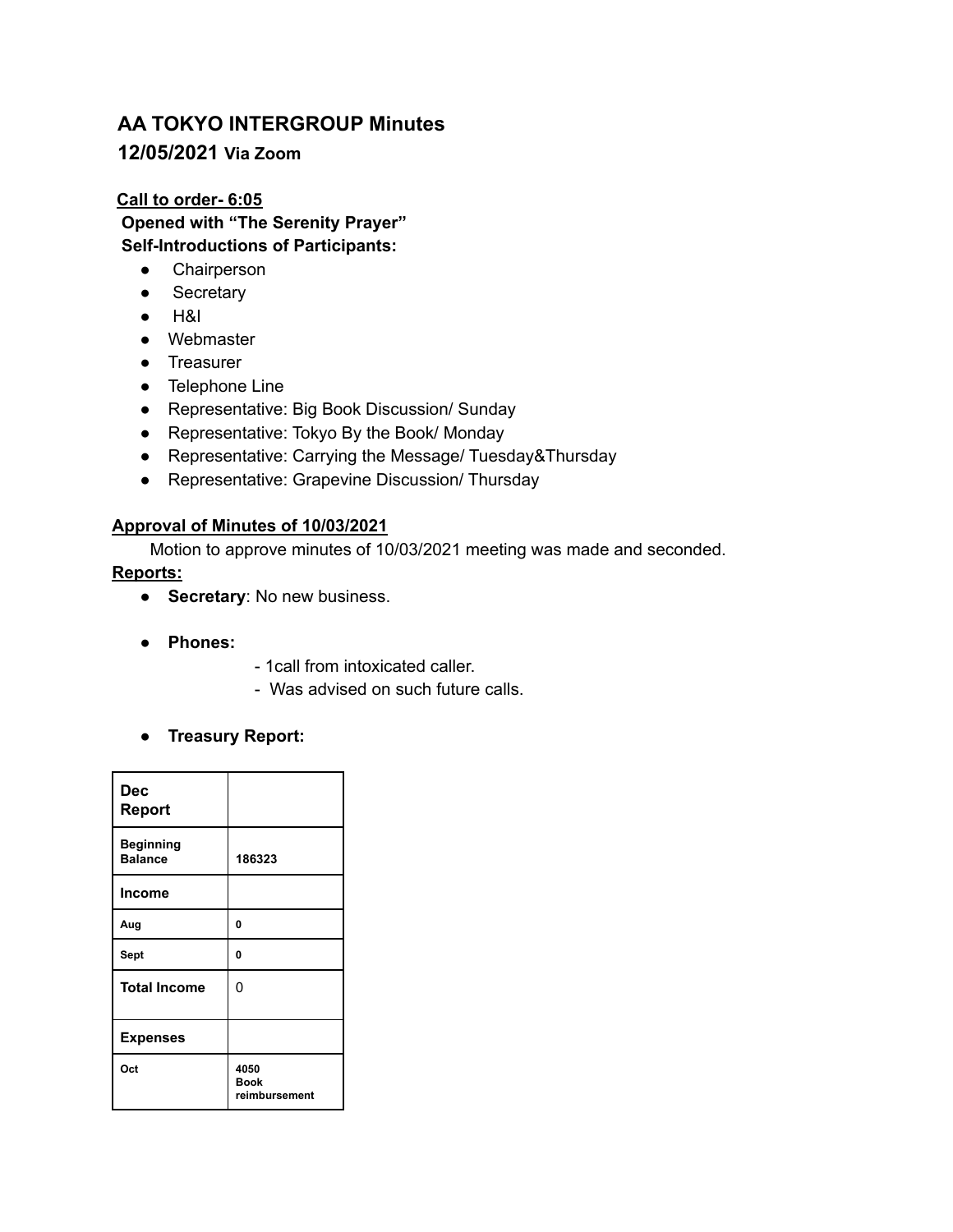| Nov                      | 1800   |
|--------------------------|--------|
| Total<br><b>Expenses</b> | 5850   |
| <b>New Balance</b>       | 180473 |

**H&I:**

- Member discharged from Kurihama Medical Center 2 months ago is,regrettably, no longer a member of AA.
- In contact with another, currently hospitalized in Chiba. He will be leaving hospital this week. Will make every endeavor to keep in contact with him and if he wants go to any length to to help him.

On November10th, attended an Online meeting between AA and the medical profession, as part of an online training course on alcoholism for nurses arranged br Kurihama Medical Center.

This meeting consisted of 8 AA members (7members of AA Japan +myself as H&I Liason for TokyoAA), 7, facilitators from Kurihama Medical Center, and 45 doctors and nurses from Okinawa to Hokkaido.

Believe made a clear presentation of AA and what we have to offer and we answered all questions to the best of our ability.

for the sake of clarity and in accordance with many inquiries. Made a clear distinction between the AA recovery method and Danshuukai which is the oldest and, as best I can see, the primary,non-professional treatment for alcoholism that the medical profession treatment recommends to patients. Most of the questions were around the differences to patients. Most of the questions were around he differences between AA and Danshuukai.

Questions were answered in accordance with our own traditions, that is to say, having no opinion on outside issues.

An AA meeting was held and the drs and nurses attended as observers. It was a good meeting!

There were no specific questions regarding Tokyo AA, but contact were given to all drs and nurses present on what we have to offer those suffering from alcoholism.

On a personal note, it was a real privilege to be there, our two fellowships united behind the one AA message.

Going forward, hopefully there will be more cooperation between AA Japan and Tokyo AA and the medical profession. Hopefully this will translate into real world results and that through this work we can be more effective in carrying the message to the suffering alcoholic who doesn't have a solution. I will continue to do what I can in my service capacity, and hope to report more next time.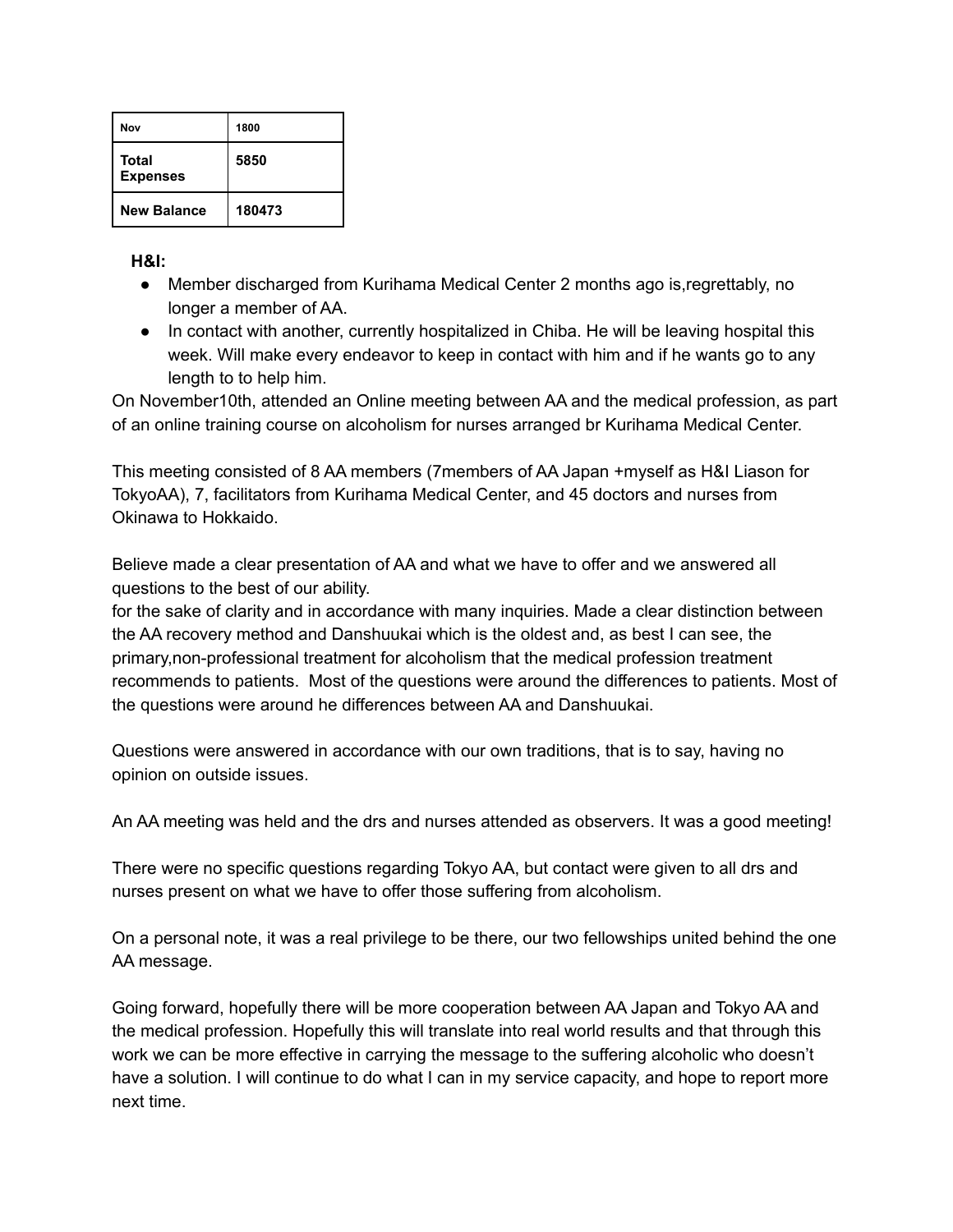**Webmaster:** Please have his email added to the Tokyo Intergroup List: Mrstaceyatwork@gmail.com

#### **OLD BUSINESS**

## **● Literature Position:**

- Position open. Will announce at meetings.
- Current volunteer, has a position. There is a 90 day limit for someone to hold two position.
- -Current volunteer is having literature ordered online and having it sent from JSO to his house.
- How to have literature ordered/distributed. Whether or not groups order independently or not.
- How to pay for literature for newcomers.

(Tabled/ to be be discussed at the Feb 2022 meeting) \* Motion: Passed and seconded.

## **● JSO Liason:**

- Position not necessary. \*Motion: Passed and seconded.

## ● **Sponsorship Program:**

-Position not necessary \*Motion: Passed and seconded.

## **● Key Zoom Account**:

-Each group to have separate accounts unless otherwise agreed upon between groups. \*Motion: Passed and seconded.

# **Distribution of funds:**

-7th tradition to Worldwide Services.

## - Amount to be determined:

(Tabled/ to be discussed at Feb 2022 meeting) \*Motion: Passed and seconded.

## **● Phone:**

-New phone at lowest price. Possibly a flip phone. (Tabled/ to be discussed at Feb 2022 meeting) \*Motion: Passed and seconded.